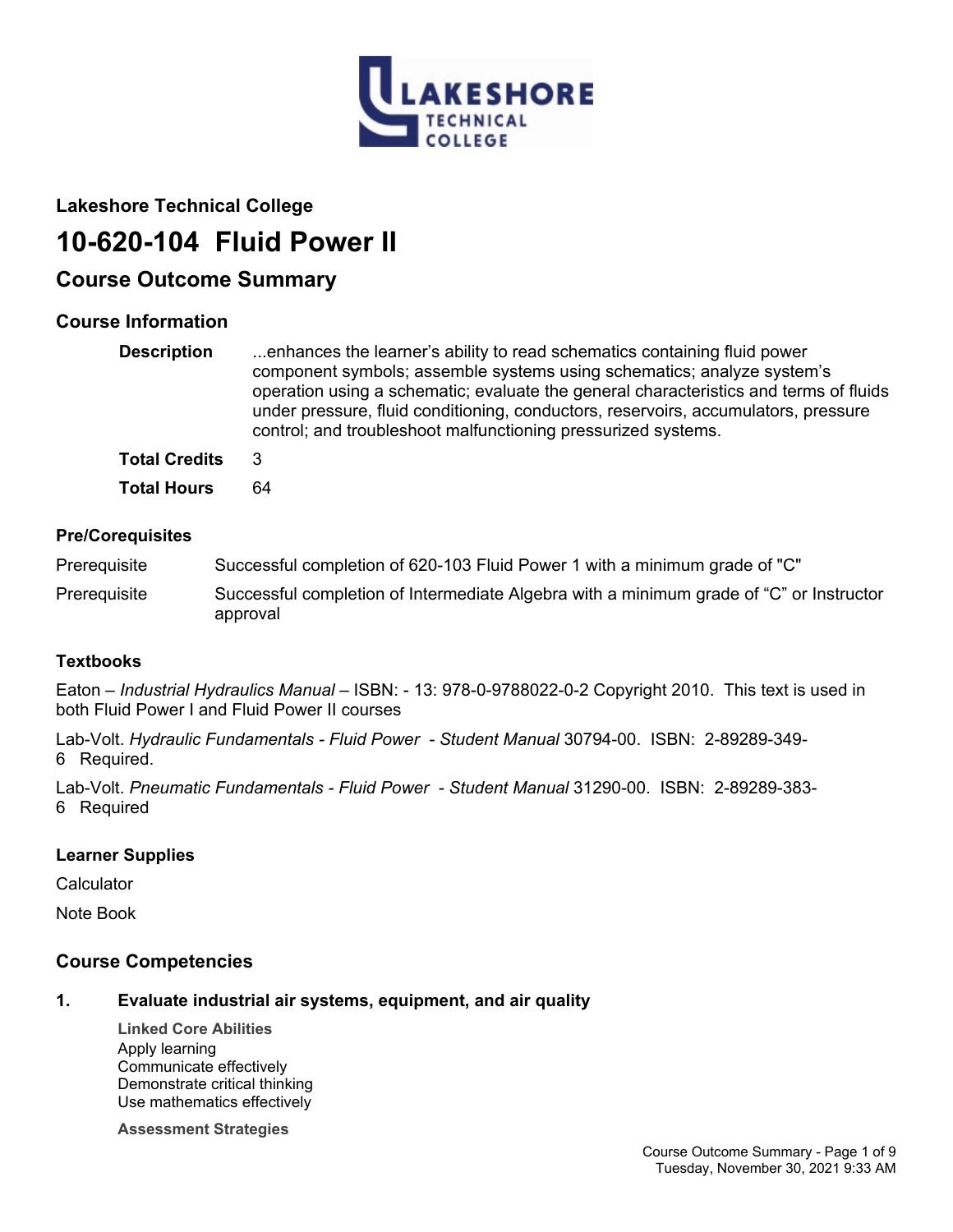- 1.1. Written Objective Test
- 1.2. Performance
- 1.3. Project

#### **Criteria**

- 1.1. Your performance will be satisfactory when you can identify the pars of an industrial air system
- 1.2. Your performance will be successful when you use the proper formulas to calculate the size of compressor and receiver
- 1.3. Your performance will be successful when you can apply the proper formulas to calculate flow and pressure drop

#### **Learning Objectives**

- 1.a. Identify parts of a pneumatic system
- 1.b. Calculate the size of compressor required in CFM and identify the Hp required
- 1.c. Calculate the size of receiver tank required
- 1.d. Calculate the velocity of air flow through piping
- 1.e. Describe the relationship between pressure drop and flow
- 1.f. Relate and select the appropriate equipment for a facilities air

## **2. Interpret schematics containing hydraulic component symbols**

**Linked Core Abilities** Apply learning Communicate effectively

**Assessment Strategies**

- 2.1. Performance
- 2.2. Written Objective Test

#### **Criteria**

- 2.1. Your performance will be successful when you can properly match the components on a drawing with components on an industrial air system.
- 2.2. Your performance will be successful when you can construct a hydraulic system from a drawing

#### **Learning Objectives**

- 2.a. Identify industry standardized colors to correct function
- 2.b. Identify components on trainer from a graphic diagram
- 2.c. Draw individual component symbols from a word description
- 2.d. Construct an operating hydraulic system from a graphic diagram of the circuit

## **3. Assemble a hydraulic system using a hydraulic schematic.**

**Linked Core Abilities**

Apply learning Demonstrate critical thinking Respect and appreciate diversity Work cooperatively

#### **Assessment Strategies**

- 3.1. Performance
- 3.2. Written Objective Test

#### **Learning Objectives**

- 3.a. Construct a graphic diagram from a pictorial representation of a circuit
- 3.b. Assemble a hydraulic system
- 3.c. Identify hydraulic system components

## **4. Analyze a hydraulic systems operation by using a hydraulic schematic**

**Linked Core Abilities** Apply learning Work cooperatively

**Assessment Strategies**

- 4.1. Performance
- 4.2. Written Objective Test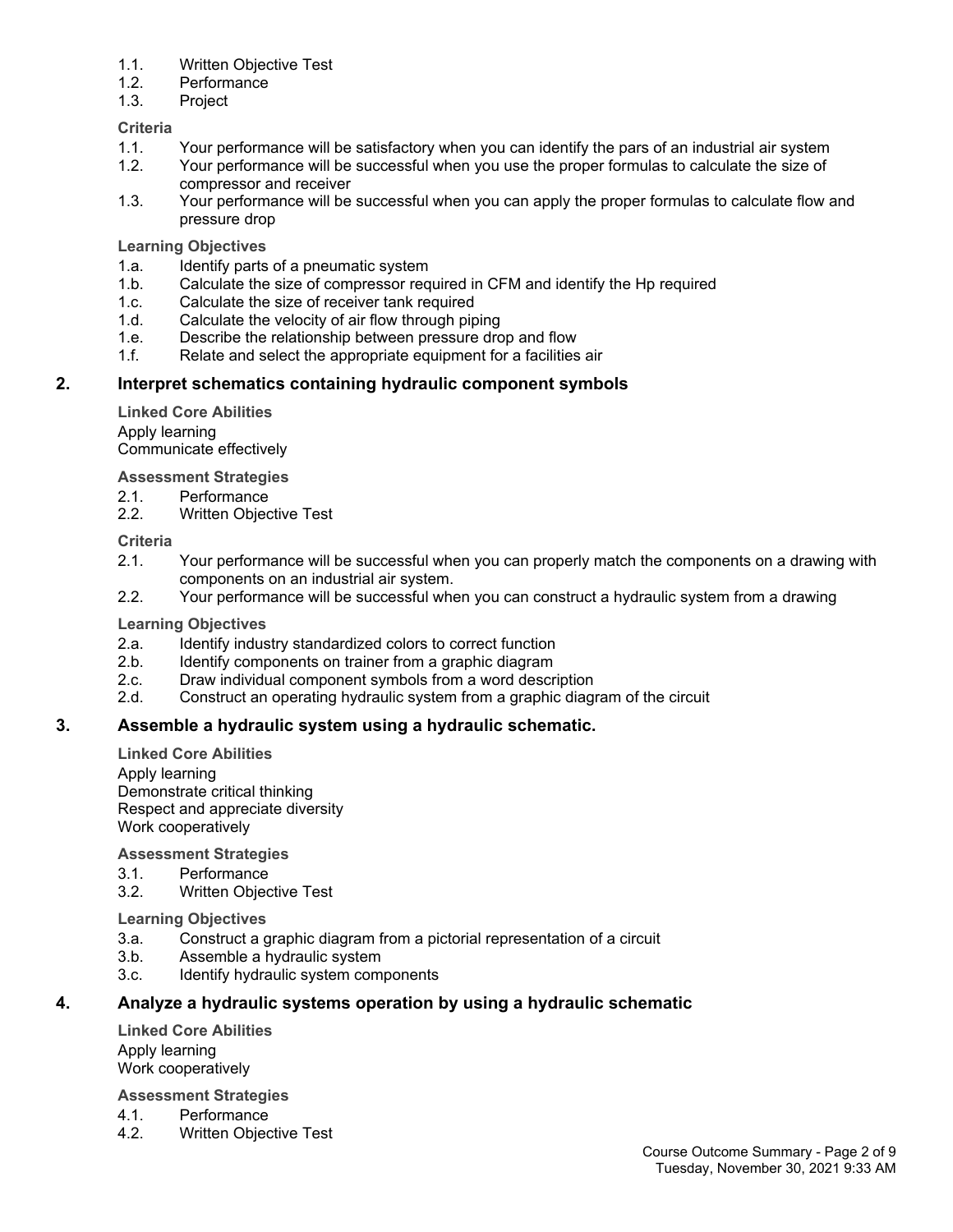## **Criteria**

4.1. Your performance will be satisfactory when you can draw an already constructed system

**Learning Objectives**

- 4.a. Explain the various types of diagrams used in hydraulics; such as graphic, pictorial, cutaway and combination
- 4.b. Identify components from a graphic diagram

## **5. Evaluate the general characteristics, terms, etc., of linear actuators**

**Linked Core Abilities** Apply learning Demonstrate critical thinking

#### **Assessment Strategies**

- 5.1. Performance
- 5.2. Written Objective Test

#### **Criteria**

- 5.1. Your performance will be satisfactory when you can explain in writting the diagrams provided
- 5.2. Your performance will be satisfactory when you can select and use the proper formulas for the proplems provided.
- 5.3. Your perfromance will be acceptable when you can identify the types of cylinder mountings

#### **Learning Objectives**

- 5.a. Identify parts of a pneumatic cylinder
- 5.b. Calculate compressive load for a given cylinder
- 5.c. Calculate tensile load for a given cylinder
- 5.d. Calculate compression ratio for given cylinder
- 5.e. Calculate the size of a cylinder using Pascal's Law given total load and pressure values.
- 5.f. Define terms associated with cylinders such as: rod gland, compression load, basic length, tension load, buckling, stroke adjuster, stop tube, cushion, compression ratio, rod sag, rod end, and cap end
- 5.g. Explain the reason for using stop tubes in pneumatic cylinders
- 5.h. Explain why cushions are used on pneumatic cylinders and differentiate between spear and sleeve cushions
- 5.i. Describe the following cylinder mounting methods: head trunnion, flange, and side lug

## **6. Assemble hydraulic circuit using cylinders**

#### **Linked Core Abilities**

Apply learning

Communicate effectively

Demonstrate critical thinking

Demonstrate responsible and professional workplace behaviors

Respect and appreciate diversity

Work cooperatively

## **Assessment Strategies**

- 6.1. Performance
- 6.2. Written Objective Test

#### **Criteria**

6.1. Your performance will be satisfactory when you can demonstrate the proper methods of attaching cylinder end caps

**Learning Objectives**

- 6.a. Identify various methods of cylinder mounting styles
- 6.b. Identify three methods of attaching end caps to cylinder body

## **7. Evaluate the general characteristics, terms, etc. of hydraulic cylinders**

**Linked Core Abilities** Apply learning Communicate effectively Demonstrate critical thinking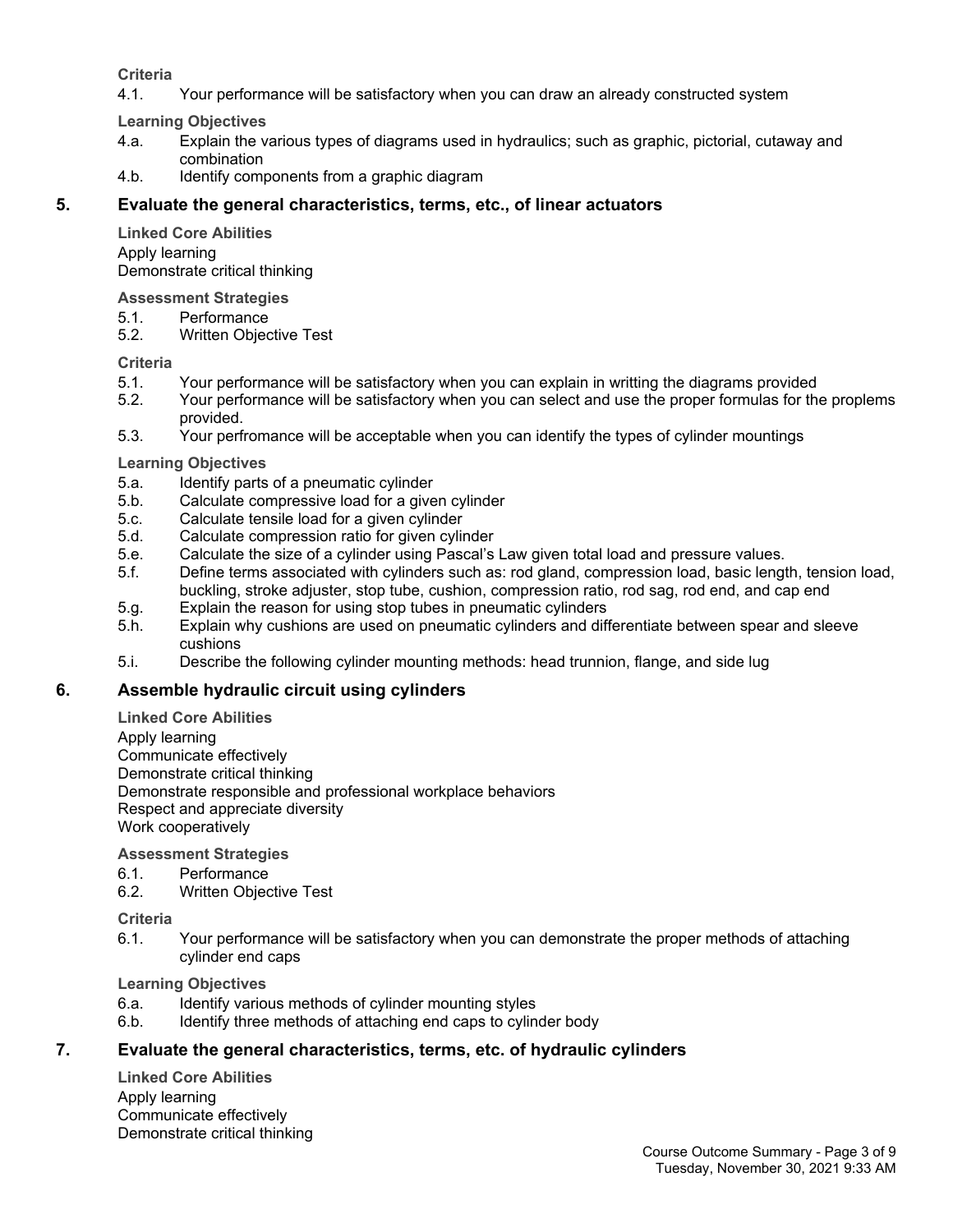Demonstrate responsible and professional workplace behaviors Respect and appreciate diversity Work cooperatively

**Assessment Strategies**

7.1. Performance

7.2. Written Objective Test

**Criteria**

- 7.1. Your performance will be satisfactory when you can describe in writing series and parallel fluid power circuits
- 7.2. Your performance will be satisfactory when you can design / draw both series and parallel fluid power circuits.
- 7.3. Your performance will be satisfactory when you can explain in writing the extension and retraction speed of a cylinder

**Learning Objectives**

- 7.a. Explain why a linear actuator takes longer to extend than to retract
- 7.b. Demonstrate pressure intensification in a series circuit
- Accept the extension sequence of parallel cylinders having differing bore sizes.
- 7.d. Describe the purpose of cylinder cushioning
- 7.e. Describe how cylinders operate in series
- 7.f. Describe how cylinders operate in parallel
- 7.g. List three common places that cylinders have seals
- 7.h. Define the following terms as they relate to hydraulic cylinders; rod gland seal, ram, cap end, rod end, head end, blind end, double acting, single acting, duplex cylinder, tandem cylinder and port, i. **Synchronize**

## **8. Evaluate the general characteristics and terms of hydraulic fluids**

**Linked Core Abilities** Apply learning Communicate effectively Demonstrate critical thinking Demonstrate responsible and professional workplace behaviors Respect and appreciate diversity Work cooperatively

**Assessment Strategies**

- 8.1. Performance
- 8.2. Written Objective Test

**Criteria**

- 8.1. Your performance will be satisfactory when you can describe and demonstrate the effects of temperature change on fluid viscosity
- 8.2. Your performance will be satisfactory when you properly identify the fluid additive for a given deficiency

#### **Learning Objectives**

- 8.a. Accept the effect of temperature change on viscosity
- 8.b. Identify four requirements for a fluid in a hydraulic system
- 8.c. Identify quality requirements of hydraulic fluid
- 8.d. Define viscosity
- 8.e. List four additives commonly found in hydraulic oils and explain their functions
- 8.f. Define terms associated with fluids, such as: dash number, viscosity index, Saybolt Universal Second
- 8.g. Describe operating/maintenance procedures that should be followed to assure maximum oil life

## **9. Evaluate the general characteristics and terms of hydraulic fluid conditioning (filtering)**

**Linked Core Abilities** Apply learning Communicate effectively Demonstrate critical thinking Demonstrate responsible and professional workplace behaviors Respect and appreciate diversity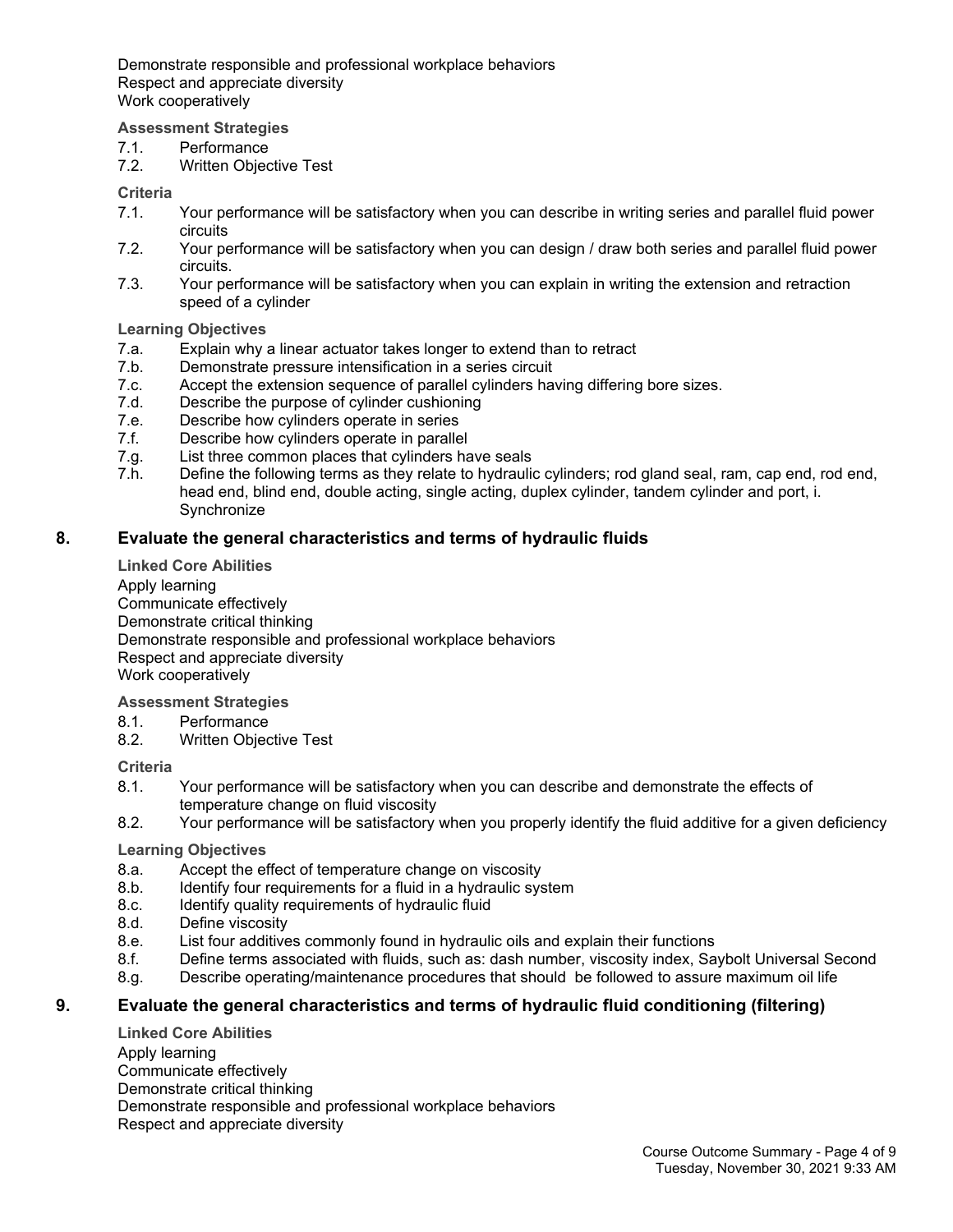Work cooperatively

**Assessment Strategies**

- 9.1. Performance
- 9.2. Written Objective Test

## **Learning Objectives**

- 9.a. Identify type of filtration by position in a system
- 9.b. Describe the characteristics of depth and surface type filter elements
- 9.c. Define terms associated with filters, such as: nominal rating, absolute rating, micron, cavitation, aeration, by-pass valve
- 9.d. List sources of contamination

## **10. Evaluate the general characteristics and terms of hydraulic fluid conductors**

**Linked Core Abilities** Apply learning Communicate effectively Demonstrate critical thinking Demonstrate responsible and professional workplace behaviors Respect and appreciate diversity Work cooperatively

**Assessment Strategies**

- 
- 10.1. Performance<br>10.2. Written Obiec **Written Objective Test**

**Criteria**

- 10.1. Your performance will be satisfactory when you can apply the proper formulas to calculate velocity in a hydraulic line
- 10.2. Your performance will be satisfactory when you can demonstrate how to use a nomograph to identify fluid velocity in a pipe

**Learning Objectives**

- 10.a. Identify three broad types of conductors
- 10.b. Describe how pipe size is classified
- 10.c. Explain proper installation recommendations that will avoid leaks, contamination of the system and noisy operation
- 10.d. Calculate velocity in a hydraulic line using a nomograph

## **11. Evaluate the general characteristics and terms of hydraulic reservoirs**

**Linked Core Abilities** Apply learning Communicate effectively Demonstrate critical thinking Demonstrate responsible and professional workplace behaviors Respect and appreciate diversity Work cooperatively

**Assessment Strategies**

- 11.1. Performance
- 11.2. Written Objective Test

**Criteria**

- 11.1. Your performance will be satisfactory when you demonstrate your understanding of the functions of a reservoir
- 11.2. Your performance will be satisfactory when you can describe in writting the proper design of a hydraulic reservoir

#### **Learning Objectives**

- 11.a. Identify parts of a reservoir
- 11.b. Name three possible functions of the reservoir
- 11.c. Describe what a reservoir baffle plate is used for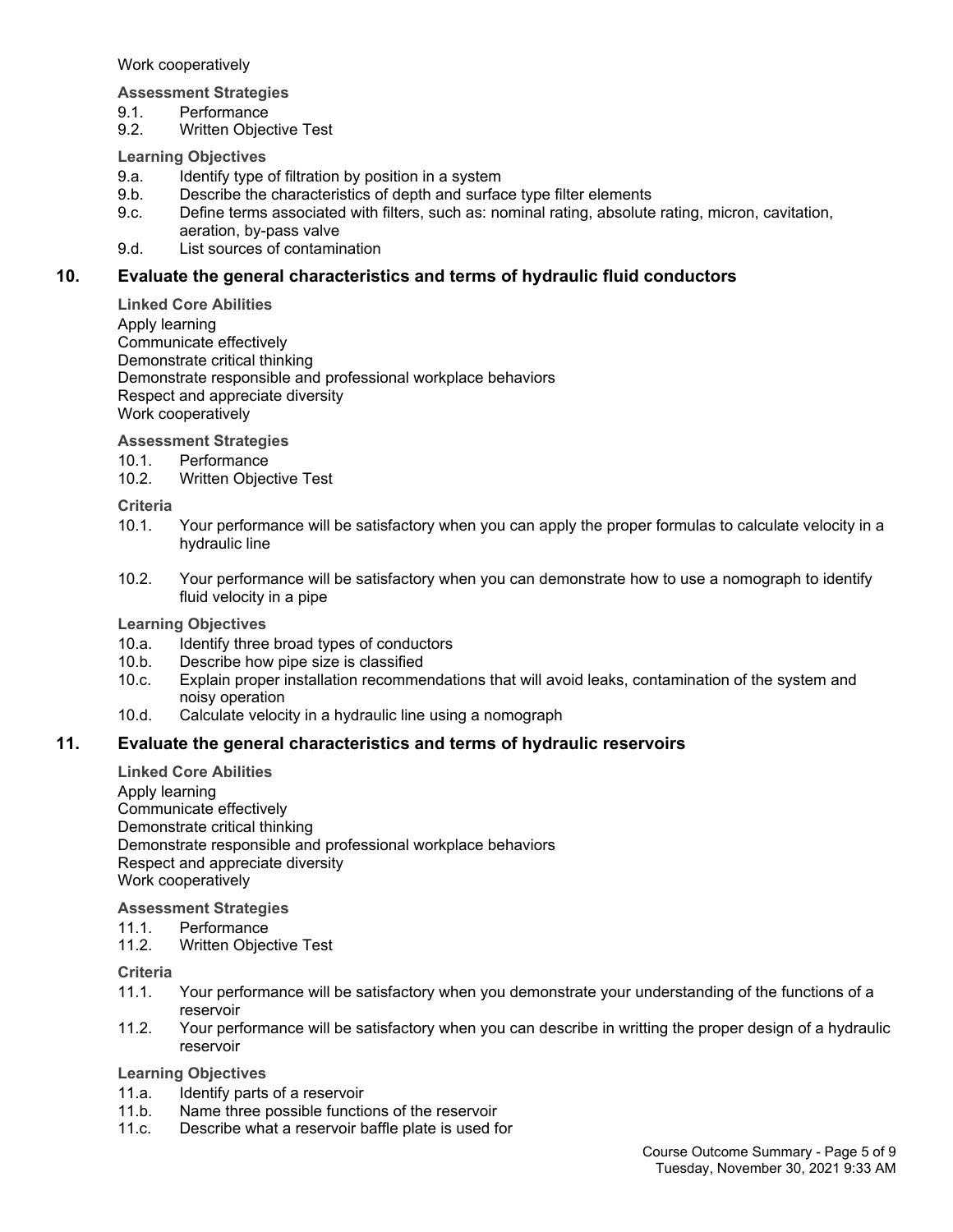## **12. Evaluate the general characteristics and terms of regenerative circuits**

**Linked Core Abilities**

Apply learning Communicate effectively Demonstrate critical thinking Demonstrate responsible and professional workplace behaviors Respect and appreciate diversity Use mathematics effectively Work cooperatively

## **Assessment Strategies**

12.1. Performance

12.2. Written Objective Test

## **Criteria**

- 12.1. Your performance will be satisfactory when you can describe and demonstrate a regenerative system<br>12.2. Your performance will be satisfactory when you can describe both regenerative and standard hydraulig
- Your performance will be satisfactory when you can describe both regenerative and standard hydraulic circuits

#### **Learning Objectives**

- 12.a. Describe the operation of a regenerative circuit
- 12.b. Describe the effect of regeneration on cylinder speed
- 
- 12.c. Describe the effect of regeneration on cylinder force<br>12.d. Explain the actuator requirements for a regenerative Explain the actuator requirements for a regenerative circuit
- 12.e. Compare regenerative circuits with standard actuator circuits

## **13. Troubleshoot regenerative circuits**

**Linked Core Abilities**

Apply learning Communicate effectively Demonstrate critical thinking Demonstrate responsible and professional workplace behaviors Respect and appreciate diversity Work cooperatively

**Assessment Strategies**

- 13.1. Performance
- 13.2. Written Objective Test

## **Criteria**

13.1. Your performance will be satisfactory when you can demonstrate your ability to identify and resolve hydraulic problems in a regenerative circuit

**Learning Objectives**

- 13.a. Draw a schematic diagram of a regenerative circuit and trace the flow of fluid during different modes of operation
- 13.b. Demonstrate how a regenerative circuit operates

## **14. Evaluate the general characteristics and terms of hydraulic accumulators**

**Linked Core Abilities** Apply learning Communicate effectively Demonstrate critical thinking Demonstrate responsible and professional workplace behaviors Respect and appreciate diversity Use mathematics effectively Work cooperatively

## **Assessment Strategies**

- 14.1. Performance
- 14.2. Written Objective Test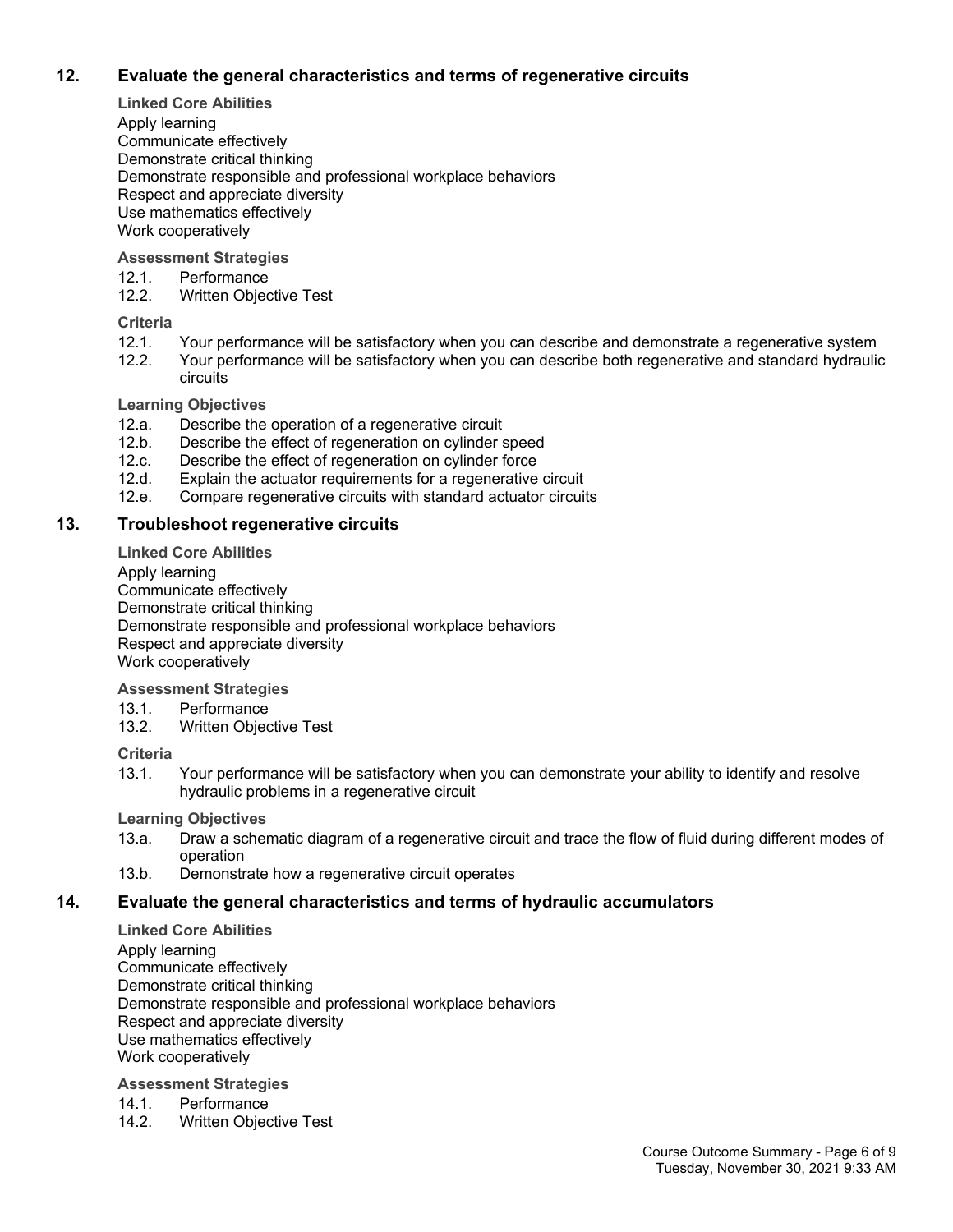## **Criteria**

- 14.1. Your performance will be satisfactory when you can describe in writing the comparison between an accumalator in a hydraulic circuit to a capacitor in an electrical circuit.
- 14.2. Your performance will be satisfactory when you can demonstrate circuits using accumulators
- 14.3. Your performance will be satisfactory when you can explain how accumulators are used in a hydraulic circuit

## **Learning Objectives**

- 14.a. Compare accumulator action in a hydraulic circuit to capacitor action within an electrical circuit
- 14.b. Explain the use of accumulators as energy supplies
- 14.c. Explain how an accumulator may be used as emergency for back-up power
- 14.d. Explain how an accumulator can be used to hold loads
- 14.e. Explain why compressed air is not used in hydro pneumatic accumulators
- 14.f. Summarize the safety requirements for accumulator circuits
- 14.g. Explain "Boyle's Law" as it pertains to gas charged accumulators
- 14.h. Explain how pre-charge pressure and system pressure relate to volume of oil stored in an accumulator
- 14.i. Identify factors that are used to rate accumulators

## **15. Identify general types of accumulators**

**Linked Core Abilities** Apply learning Demonstrate critical thinking

**Assessment Strategies**

- 15.1. Performance
- 15.2. Written Objective Test

#### **Criteria**

15.1. Your performance will be satisfactory when you can list the types of accumulators, their positive and negative points.

## **Learning Objectives**

- 15.a. Identify the general types of accumulators
- 15.b. Explain the operation of a spring-loaded accumulator
- 15.c. Explain the operation of a hydro pneumatic accumulator
- 15.d. Explain the operation of a weight-loaded accumulator
- 15.e. Identify various accumulator symbols

## **16. Evaluate the general characteristics and terms of hydraulic pressure control valves**

**Linked Core Abilities**

Apply learning Communicate effectively Demonstrate critical thinking Demonstrate responsible and professional workplace behaviors Respect and appreciate diversity Work cooperatively

**Assessment Strategies**

- 16.1. Performance
- 16.2. Written Objective Test

#### **Criteria**

- 16.1. Your performance will be satisfactory when you can describe and draw the symbols of the different pressure control valves
- 16.2. Your performance will be satisfactory when you can identify and build circuits using the different pressure control valves

#### **Learning Objectives**

- 16.a. Explain how an internally drained valve differs from an externally drained valve
- 16.b. Explain how a pressure relief valve can be controlled remotely 16.c. Define terms associated with pressure control valves, such as:
- Define terms associated with pressure control valves, such as: normally open, normally closed, cracking pressure, full flow pressure, pressure override, balanced valve and infinite positioning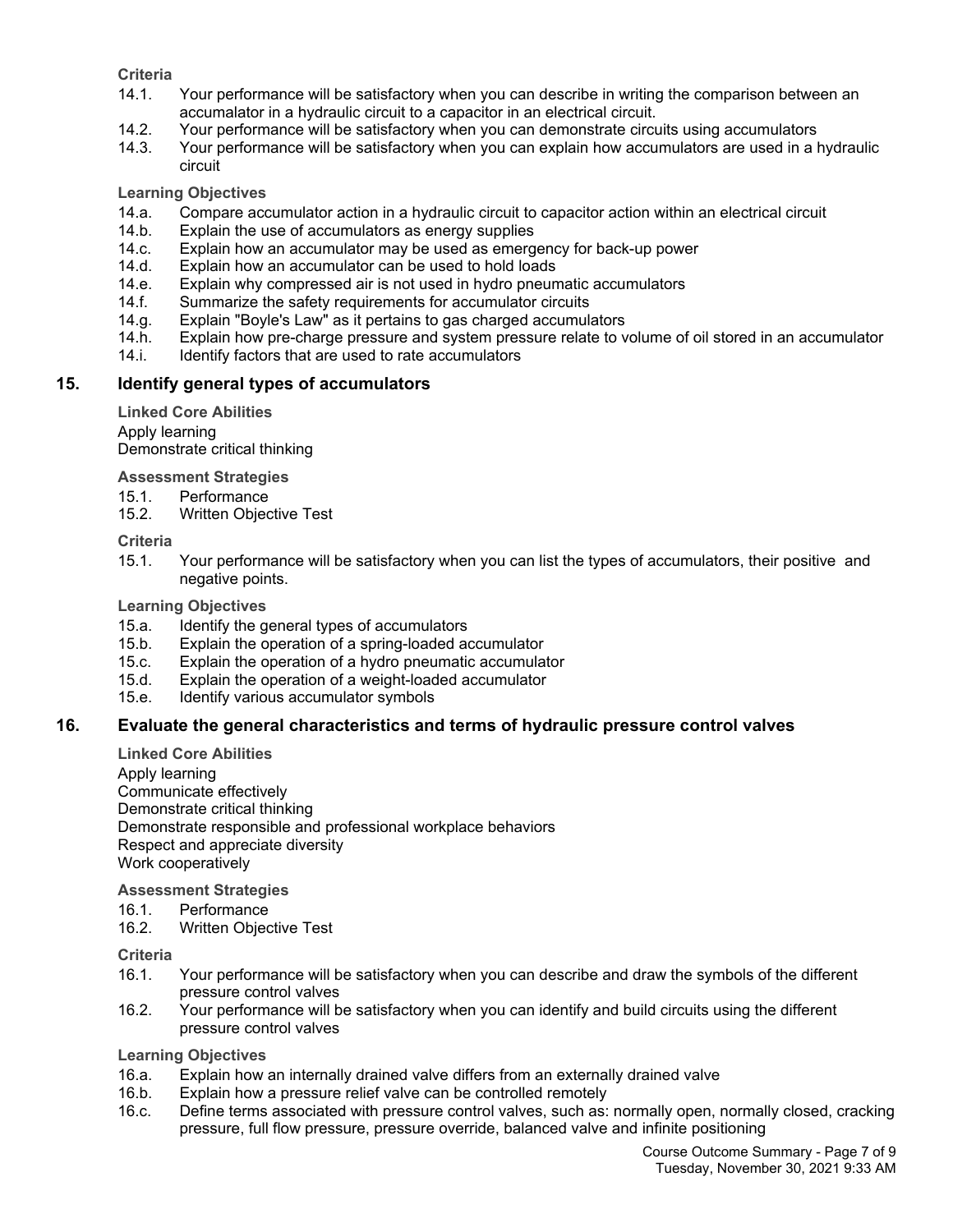- 16.d. Identify symbols for various types of pressure control valves
- 16.e. Identify two purposes of a pressure relief valve

## **17. Analyze the operation of hydraulic pressure control valves in various hydraulic circuits**

**Linked Core Abilities**

Apply learning Communicate effectively Demonstrate critical thinking Demonstrate responsible and professional workplace behaviors Respect and appreciate diversity Use mathematics effectively Work cooperatively

#### **Assessment Strategies**

- 17.1. Performance
- 17.2. Written Objective Test

#### **Criteria**

17.1. Your performance will be satisfactory when you can describe in writing, the operation of each pressure control valve

#### **Learning Objectives**

- 17.a. Describe the design and operation of a pressure relief valve
- 17.b. Trace the fluid flow through various valves during particular modes of operation 17.c. Describe the design and operation of a unloading valve
- Describe the design and operation of a unloading valve
- 17.d. Describe the design and operation of a pressure reducing valve
- 17.e. Describe the design and operation of a sequence valve<br>17.f. Describe the design and operation of a counterbalance
- Describe the design and operation of a counterbalance valve
- 17.g. Describe the design and operation of a brake valve
- 17.h. Test the operation of a clamp and bend circuit using a pressure reducing valve
- 17.i. Control the tonnage of a press cylinder remotely

## **18. Apply manufacture specifications to test the main components of a hydraulic system**

**Linked Core Abilities** Apply learning Communicate effectively Demonstrate responsible and professional workplace behaviors Respect and appreciate diversity Work cooperatively

**Assessment Strategies**

- 18.1. Performance
- 18.2. Written Objective Test

#### **Criteria**

- 18.1. Your performance will be satisfactory when you can evaluate the condition of a directional control valve.
- 18.2. Your performance will be satisfactory when you can demonstrate the effects of temperature on hydraulic component leakage

#### **Learning Objectives**

- 18.a. Show normal leakage of a directional valve
- 18.b. Evaluate the condition of a directional valve according to the amount of leakage flow
- 18.c. Verify the accuracy of a flow meter
- 18.d. Determine the effect of temperature on flow meter accuracy

## **19. Troubleshoot a malfunctioning hydraulic system**

**Linked Core Abilities** Apply learning Demonstrate critical thinking Respect and appreciate diversity Use mathematics effectively